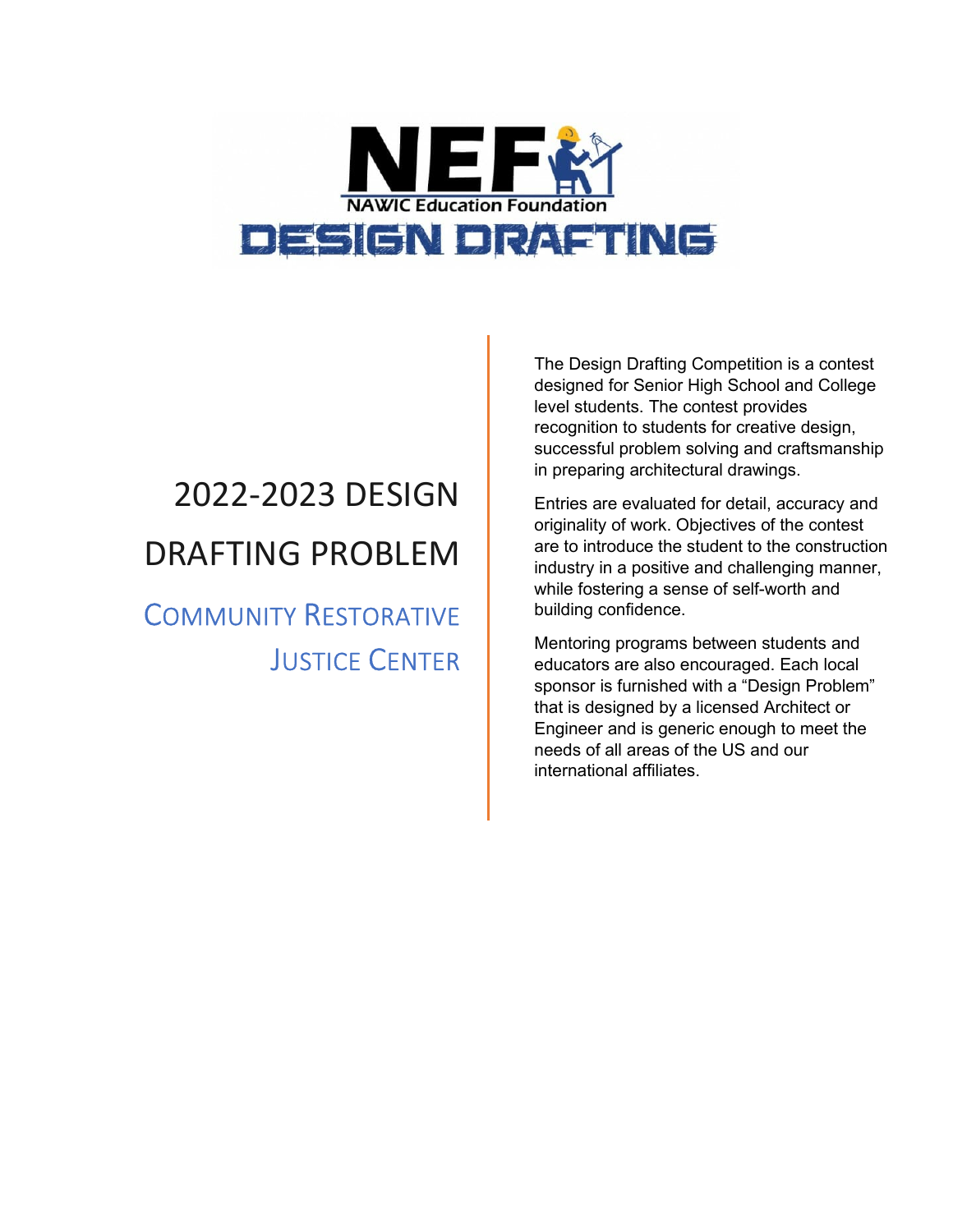#### **Design Problem and Project Description**

#### *Community Restorative Justice Center*

A tech giant recently built a new headquarters building near Small Town and a lot of new people have moved into the area which has expanded this small town into a regional hub. The increase in new community members has also increased the demographic diversity in the area, bringing together many different economic, cultural, racial, and political backgrounds. Small Town leadership – Mayor and Town Council – have noticed increasing social tensions as the population has grown and diversified. As they've listened to concerns from both long-term residents and newcomers, they have realized they need to help the community find common ground and want to build a dedicated place for this in the form of a Community Restorative Justice Center.

This Restorative Justice Center will serve as a safe and equitable space within the community with spaces for community events, police outreach, and youth court. Community/outreach policing, or community-oriented policing (COP), is a strategy of policing that focuses on developing relationships with community members. It is a philosophy of full-service policing that is highly personal with the goal for the police to build strong relationships directly with the community.

Youth/teen court is a restorative justice program for youths (ages 12-17), giving them a second chance, yet holding them accountable for their actions. The youth/teen court uses positive peer pressure to ensure that young people who commit minor offenses avoid further contact with the justice system and give back to the community. As a complement to this restorative justice program, a therapy dog will be available to help ease anxiety of those experiencing the youth court.

Spaces within the building should be flexible so that people can change the space to be more supportive of their restorative peacemaking process. Incorporation of biophilic design – design tactics which increase building occupant connectivity to the natural environment using direct nature, indirect nature, and space and place conditions – is beneficial in a restorative justice environment, and can include the ability to rearrange furniture, open/close windows or shades modulating access to light and air or adjusting acoustics and sound. Biophilic design often helps to modulate the fight or flight responses to conflict by reducing stress at the emotional and physiological levels.

The materials used in the building (exterior and interior) should be reflective of the character of the community and the climate region.

All interior spaces and the site should be accessible to people with physical, visual, and/or auditory impairment.

#### *Requirements for the New Center*

- The building is to be at ground level and 1-story. This allows the building to be accessible without costly construction of including an elevator. The building is all about how you experience the building inside and out.
- Somewhere outside but near the front entry there is to be a flag pole with a light to shine on the flag.
- 1 Mechanical room for the building (200 square feet)
- 1 Electrical room for the building (120 square feet)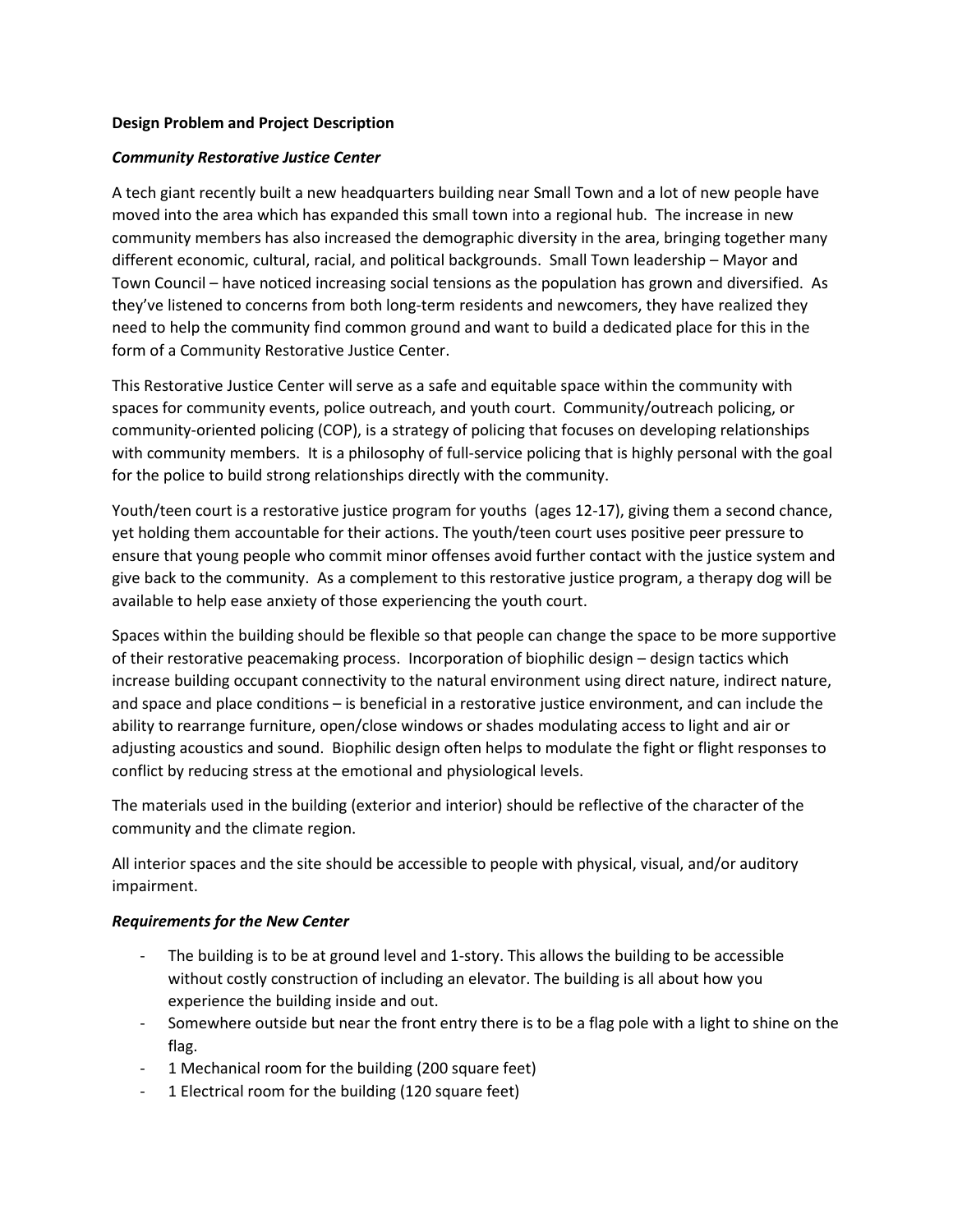## - **FRONT/ENTRY/LOBBY AREA** (approximately 1500-2500 square feet)

- o Should have an entry vestibule
- o Reception desk: this can be a place for a person to be seated or it can be something creative like A.I. Interactive Welcome Hologram.
- o The lobby can be set up as an open meeting space and can move furniture as required to do this.
- o Provide an area for indoor recreation event for partners or small group games ( i.e. foosball, ping pong, board games etc)
- Public Restrooms (ADA accessible) approximately 80 square feet each.
	- o 4 single user- unisex restrooms.

## - **COMMUNITY MEETING FLEX SPACE**

- $\circ$  Dividable Multi-purpose room that is approximagely 1000-1200 square feet with a folding partition to divide the room equally.
- o Two storage rooms (approximately 150-200 square feet)
- o Two Audio/Visual closets (approximately 10-20 square feet)
- o Furnishings (i.e. tables, chairs, lectern, etc)

## - **COMMUNITY OUTREACH POLICE** – 24/7 Access and Staffing

- o It is open and connected the lobby.
- o Shared workspace for 2 offcers. This space needs to be closed off for private conversations between an officer and community members and/or youths.
- $\circ$  K9 room with an exterior access for the door. The K9 room will share with the Handling Officer and will require a desk to work at. Approximately 120-150 square feet. The exterior kennel and run are to be secured.
- $\circ$  Equine Room (1 horse). This room can only be accessed from the outside so the horse and be unloaded from the trailer and into the "office". It will have a stable door like appearance from inside so community members, youths and children can see and visit the horse when not outside for an event. Horses have personalities, so keep in mind they do like to kick walls with their front hooves for attention. These walls needs to have durable materials and wall construction.
- o 2 Storage rooms
	- **1** for the officers supplies, flyers, pamphlets etc
	- **1** for K9 and horse feed, treats and grooming supplies. This space should have a counter with a sink and some cabinets for storage.

#### - **YOUTH / TEEN COURT**

- o Separate lobby and waiting area to accommodate 6-8 people and be connected to the main lobby.
- o Mediation Suite
	- Will need a Justice Facilitator's desk
	- **Joint session table in the middle of the room for 6-8 person seating**
	- **Audience Seating to accommodate 20 people**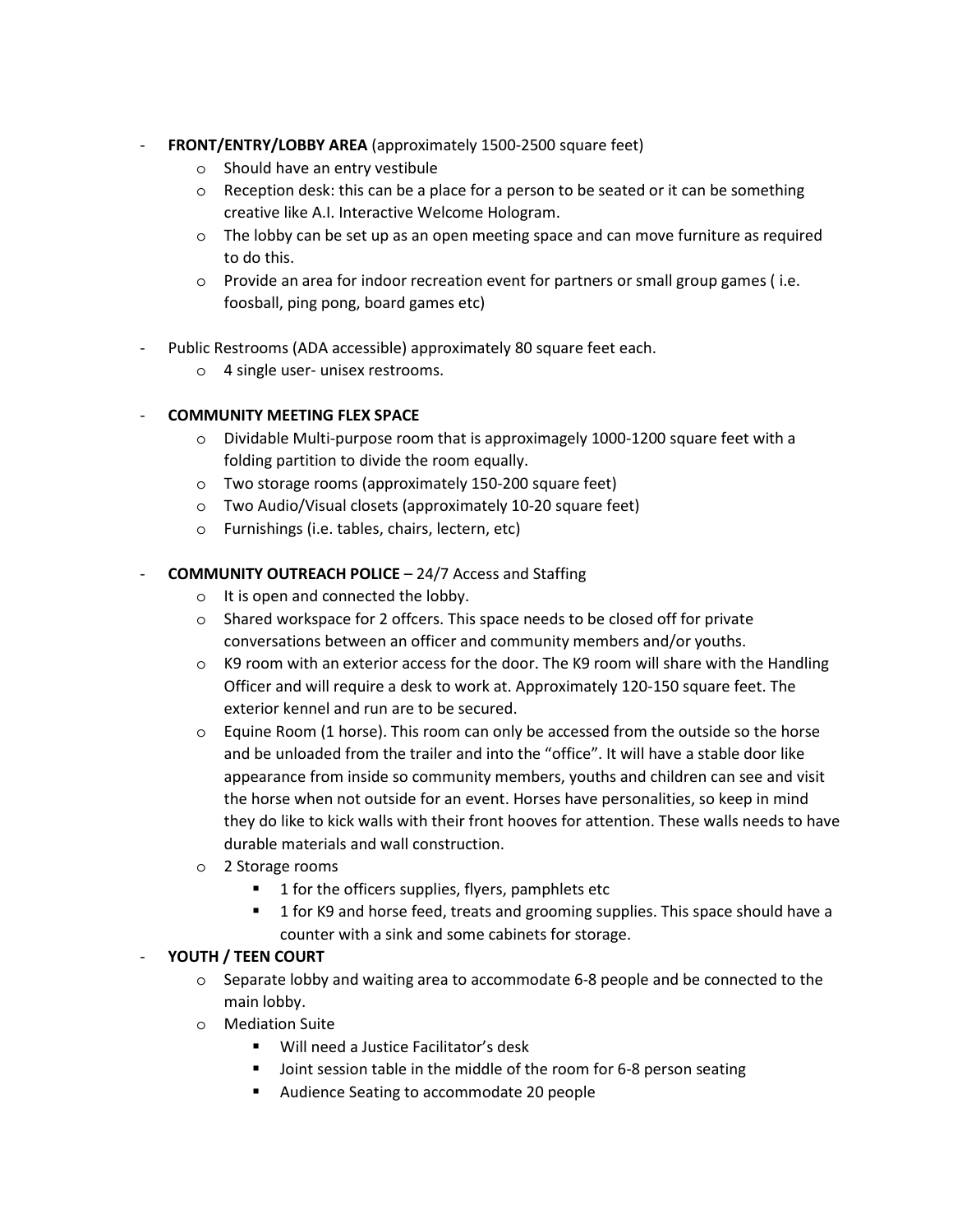- **Audio/Visual Closet**
- **Presenetation screen (projector & projector screen or monitors)**
- o Three (3) Caucus rooms, with a table and seating for 4-6 people.
- o Therapy Dog office connected to both the court lobby and the main lobby.
	- This space is to have a desk for 1 person and a place for the dog eat/drink/sleep.

## *Required Items for Submission*

## **Design Drawing General Requirements (must be included in each drawing):**

Titleblock matching the format provided in the contest guidelines. All information in the titleblock must be complete. The standard scale will be 1/4" = 1'-0" unless otherwise noted.

Include the Entry Code number as assigned by your NAWIC Chapter Sponsor or Individual Sponsor. Do not list your name on the drawings. All units shall be in the English system – no Metric system.

## **Itemized Points from Judging Form (Total of 185 Points)**

## **Design Narrative/Concept (20 Points)**

Describe your design, including but not limited to unique design features, innovative construction, sustainable materials or reuse practices, references that go beyond the basic project requirements, and/or aid in learning about community restorative justice. The narrative shall be 400-500 words, typed and submitted in 8.5 x 11 format with the code number as assigned by your NAWIC Chapter Sponsor or Individual Sponsor. Do not include your name. Staple multiple sheets together. Remember that spelling and grammar are considered when awarding points.

#### **Required Drawings (A-1 thru A-5):**

# **A-1- Formal Cover Sheet (25 pts)**

Include the following:

**Titleblock** 

Project Title and Location map (location may be fictional)

Drawing Index

Square footage

How many stories (floors)

# **Sheet A-2 Floor Plans (35 Points)** (Choose 1 scale: 1/4" = 1'-0" or 1/8" = 1'-0")

**Titleblock** 

Show walls, windows, front, entry, door swings, and all other openings.

Show cabinetry, plumbing fixtures, appliances and furniture (desks, chairs etc.).

Include the name of each room, and include all relevant dimensions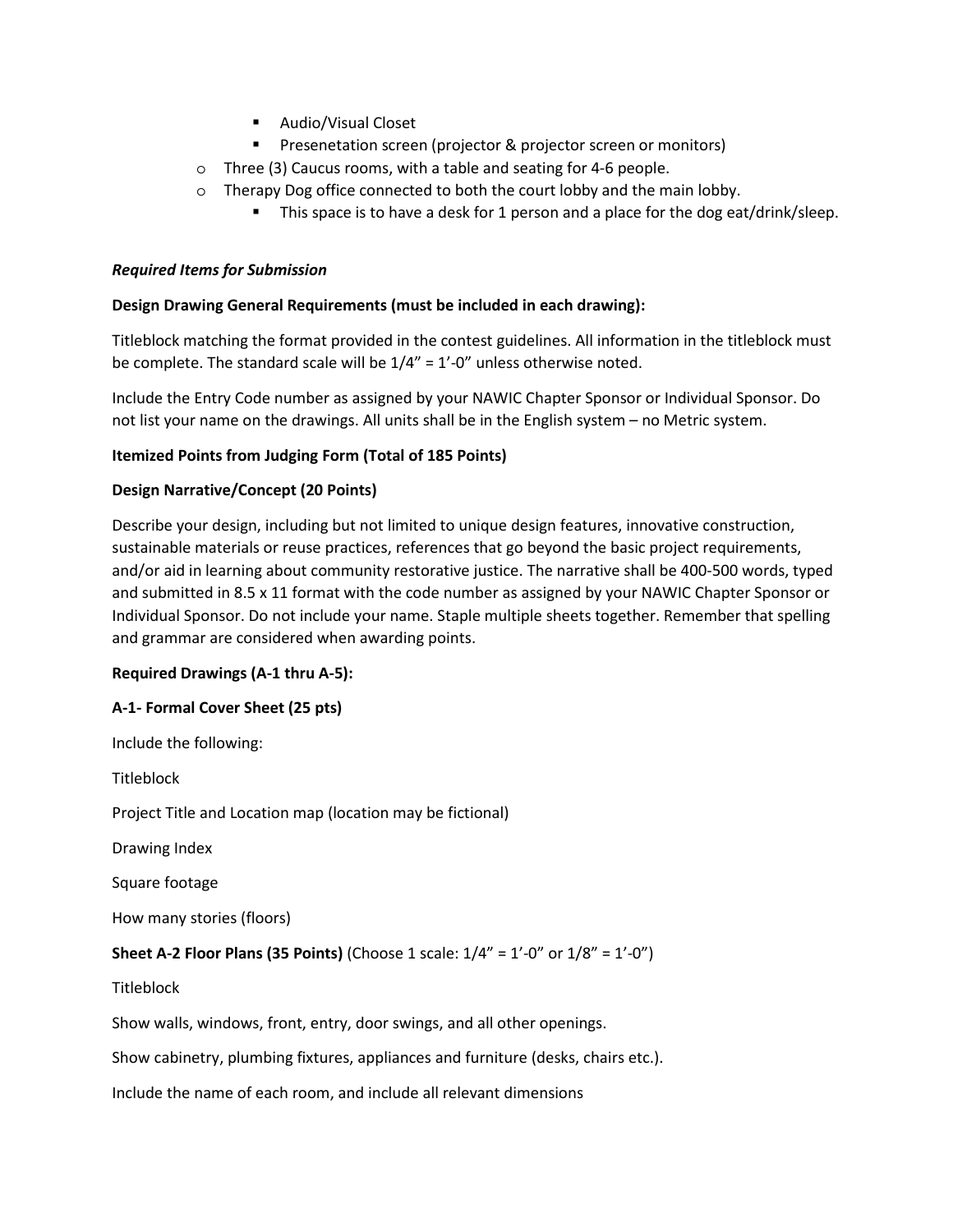\*Show wall section cut marks if you choose the optional drawing for wall sections

# **Sheet A-3 Reflected Ceiling Plan (25 points)** (Scale to match the selected scale for A-2 drawing)

Height of each ceiling from above finish floor (AFF)

Show placement of overhead lighting, ceiling grid layout or drywall hatch, smoke detectors, a/v speakers, and other ceiling penetrations (i.e. skylights).

## **Sheet A-4 Interior Elevations (30 Points)** (Scale 3/8" = 1'-0")

**Titleblock** 

Four (4) interior elevations are the required minimum.

Show all interior features including, but not limited to, doors, windows, cabinetry, furniture, and more. Include a "Material Legend" for all materials used and denoted by hatches and/or colors.

Each elevation must be labeled per room or space.

**Sheet A-5 Electrical Lighting and Power plan (25 Points)** (Scale to match the selected scale for A-2 drawing) (Do not show ceiling grid or drywall hatch)

Show switches, electrical outlets, data outlets, lighting fixtures, custom light fixtures, wireless access points, projectors, projector screens, a/v equipment, security cameras. (If your design calls for any or all listed or not listed, it is to be shown in the Electrical Symbol Legend.)

## **OPTIONAL DRAWINGS FOR ADDITIONAL POINTS**

# **OPTIONAL A-6 DRAWINGS (10 Points) (Choose One Only)**

**A-6a**/ Covered Picnic/gazebo gathering area (located at side or rear of the building)

**A-6b**/ Path of Honor with outdoor lighting (front entry location)

**A-6c**/ Two (2) Wall Sections showing foundations, structure, and construction materials. All construction materials are to be called out and important dimension, i.e. window sill, window height, ceiling height

**A-6d**/ Provide a 3D axonometric rendered section

# **OPTIONAL A-7 Drawings (15 Points) (Choose One Only)**

**A-7a**/ Construct & photograph your original scale model

**A-7b** / Recreation area (i.e. basketball, bocce ball, shuffleboard, pickle ball, corn hole, etc, located at the side or the rear of the building) (Select the scale to best fill the page, this can be an architectural or engineering scale)

**A-7c**/ Floor finish plan of entry lobby with material and color board selection with all materials labled with where they are found (i.e. floor, wall base, paint, wall covering, ceiling.) (Photograph material & color board)

**A-7d**/ Specification for a Flag pole (provide 3 manufacturers minimum)